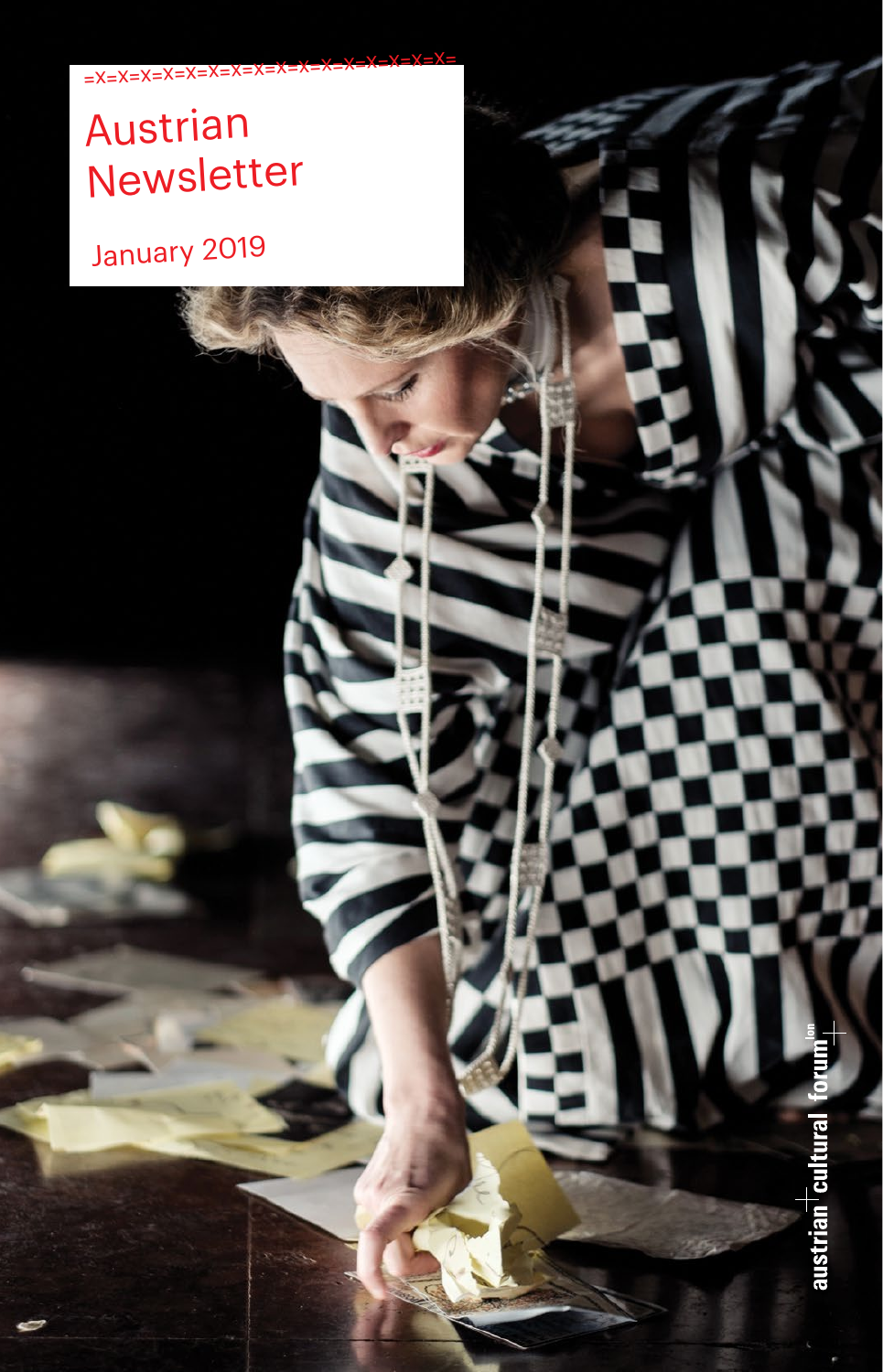#### =x=x=x=x=x=x=x=x=x=x=x=x=x=x=x=x=

# Ongoing

#### Kris Lemsalu: 4Life

#### *Visual Arts Until Sunday 3 February, Goldsmith's CCA, London*

Kris Lemsalu's first solo exhibition in London presents newly commissioned works that manifest the stages of life; from birth to death, and 'the bit in the middle'.

Goldsmith's Centre for Contemporary Art, London SE14 6AD; goldsmithscca.art

# Klimt / Schiele – Drawings from the Albertina Museum, Vienna

*Visual Arts Until Sunday 3 February, Royal Academy of Arts, London* 

Rare and fragile drawings offer intimate insights into the artistic relationship between Gustav Klimt and Egon Schiele. This extraordinary collaboration with the Albertina Museum in Vienna marks the centenary of both artists' deaths.

Royal Academy, Burlington House, London W1J 0BD www.[royalacademy.org.uk](http://www.royalacademy.org.uk)

# All I Know is What's on the Internet

*Visual Arts Until Sunday 24 February, Photographers' Gallery, London*



Social Media Algorithm Machines © Stephanie Kneissl and Max Lackner, 2017

Presenting works by contemporary artists seeking to map, visualise and question the cultural dynamics of digital knowledge production. Austrian artist Stephanie Kneissl and Max Lackner's *Reset Social Media* is featured in the exhibition.

Photographers' Gallery, 6 – 18 Ramillies Street, London W1F 7LW [thephotographersgallery.org.uk](https://thephotographersgallery.org.uk)

=x=x=x=x=x=x=x=x=x=x=x=x=x=x=x=x=

# January

# Ilker Arcayürek tenor, Simon Lepper piano

*Music Wednesday 2 January 7.30pm, Wigmore Hall, London*

The Turkish-born, Austrian rising star Ilker Arcayürek explores Schumann's cycle setting poems by Justinus Kerner accompanied by Simon Lepper on piano.

Wigmore Hall, 36 Wigmore Street, London W1U 2BP; [wigmore-hall.org.uk](https://wigmore-hall.org.uk)

#### Royal College of Music Lunchtime Concerts

*Music Monday 7 & 21 January, 1.05pm, ACF London*

Students from the Royal College of Music continue their series of lunchtime concerts at the ACF London. Awardwinning musicians will explore European musical culture in all its dazzling variety.

# Echte Engländer / Real Englanders: Britain and Brexit

*Literature Talks Tuesday 15 January, 7pm, ACF London*

Is Brexit coming? And if so which one? Three months before the intended exit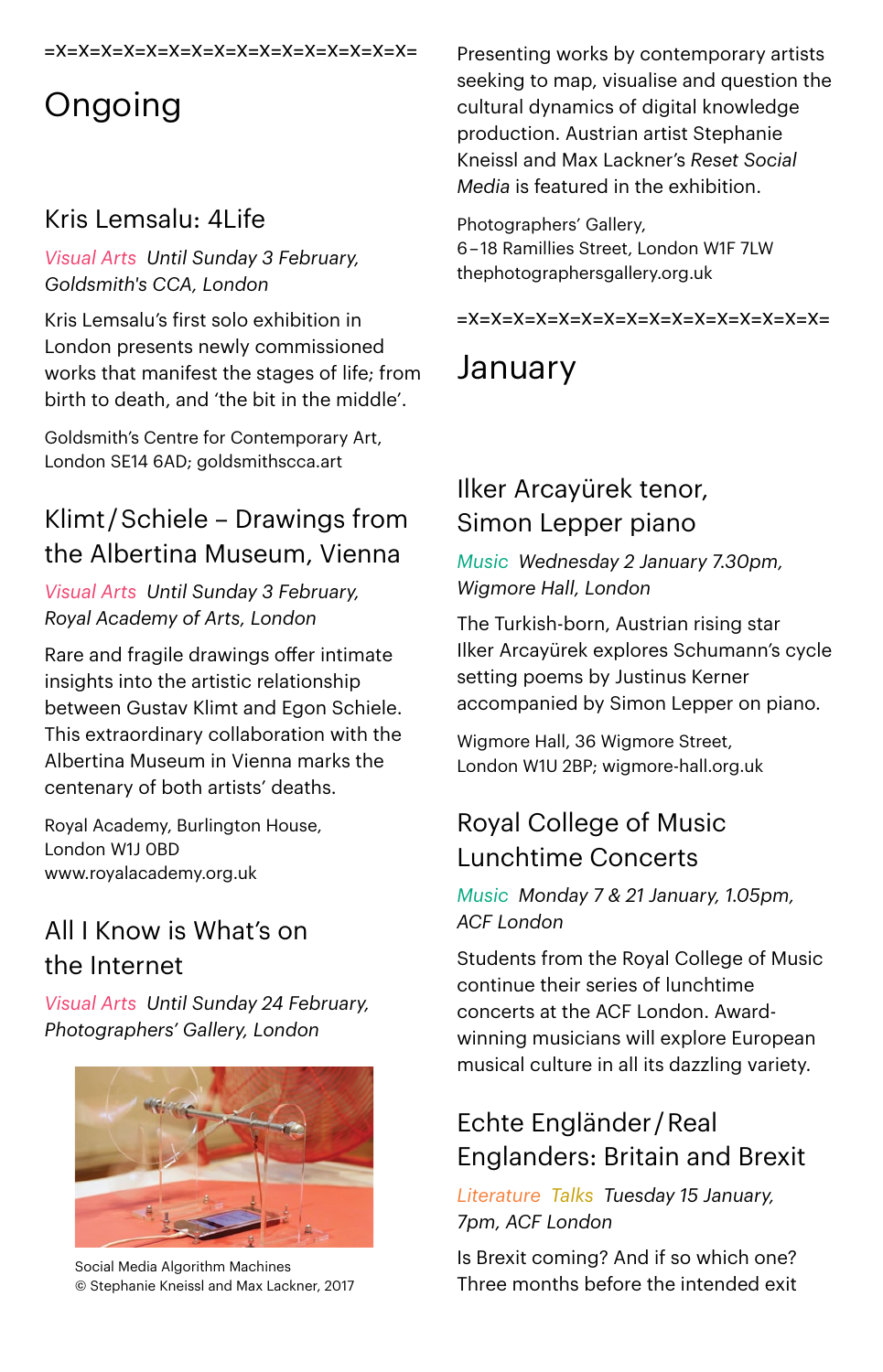date of March 29th 2019 it remains unclear how the future for Britain after Brexit will look like.

Gideon Rachman, chief world affairs columnist of the Financial Times, in conversation with correspondent of the Austrian magazine Profile Tessa Szyszkowitz, Author of *Echte Engländer – Britain and Brexit*. The event will be in English. **We are all that the intervalse of the Contract Of Gernot Wieland** 



Still from *What I Remember* © Antoinette Zwirchmayr

# What I Remember: Three Films by Antoinette Zwirchmayr at London Short Film Festival

*Film Tuesday 15 January, 8.30pm, ICA, London*

The London Short Film Festival will host a special screening of *What I Remember* by Viennese filmmaker Antoinette Zwirchmayr. This trio of 16mm short films tackles the complexities of her family history: her father, a bank robber who fled to Brazil, and her grandfather, one of the most prolific pimps in Salzburg. Antoinette Zwirchmayr will participate in a Q&A following the screening.

Institute of Contemporary Arts, The Mall, St. James's, London SW1Y 5AH [www.ica.art](http://www.ica.art)



#### Gernot Wieland: Ink in Milk

*Visual Arts Thursday 17 January – Saturday 16 February, Belmacz Gallery, London*

Belmacz is delighted to present the first solo exhibition of Austrian artist Gernot Wieland in the UK. The video installation *Ink in Milk* guides us through a poetic narrative into a décollage of childhood memories, imitations, and psychiatric dilemmas that explore the 'sharp crystal structures' that characterise our constricted existence as humans.

Belmacz, 45 Davies Street, London W1K 4LX www[.belmacz.com](http://belmacz.com)

#### Egon Schiele: Death & the Maiden Screening

*Film Friday 18 January, Royal Academy of Arts, London*

To coincide with the exhibition *Klimt / Schiele*, the Royal Academy, in partnership with the ACF London, screens *Egon Schiele: Death and the Maiden*. The film looks at the artist's life, driven by beautiful women and an era that ended with the outbreak of the First World War.

The Benjamin West Lecture Theatre, Burlington Gardens, Royal Academy of Arts, Piccadilly, London, W1J 0BD [www.royalacademy.org.uk](http://www.royalacademy.org.uk)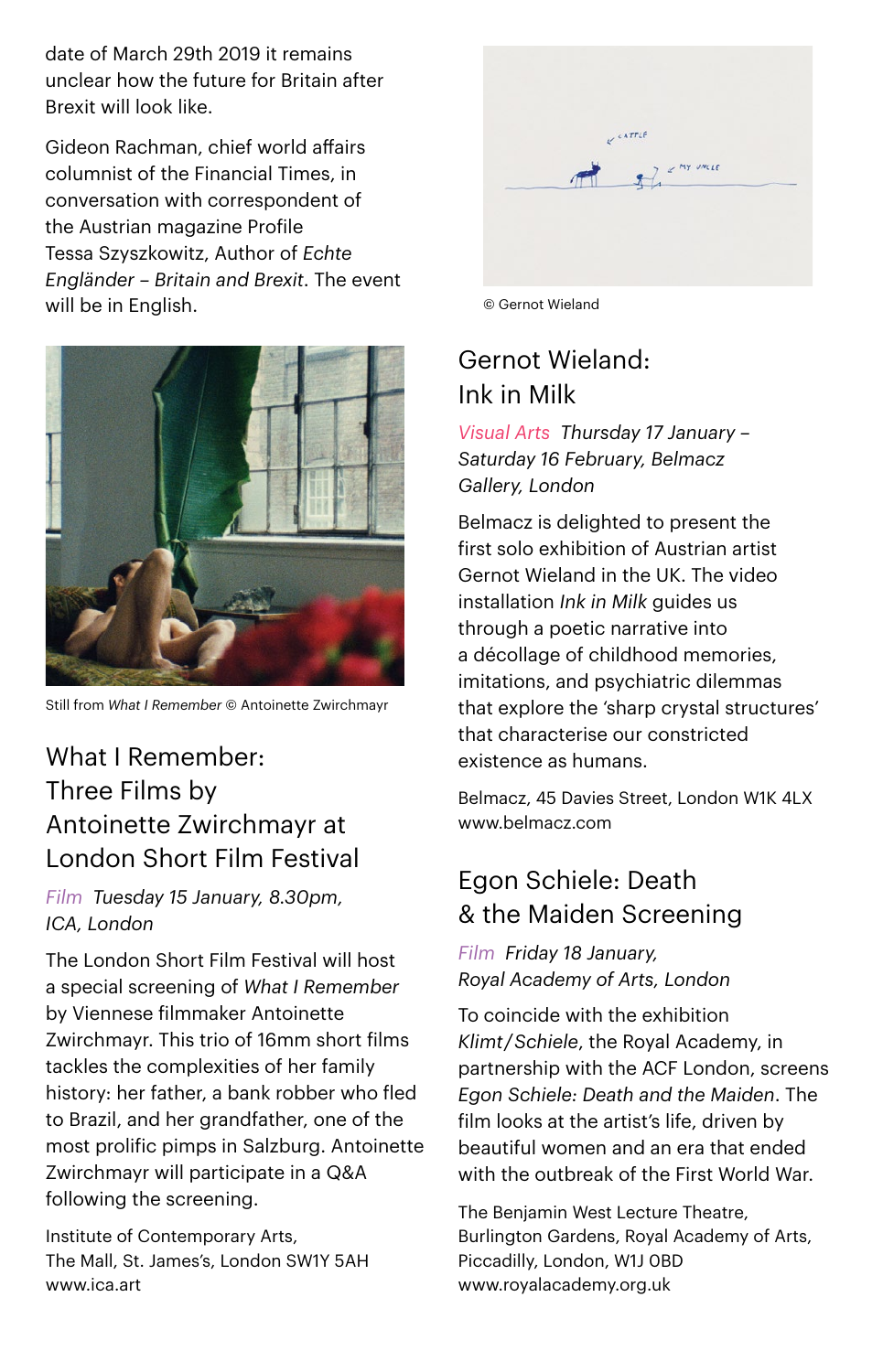# Beloved Muse – Emilie Flöge

#### *Theatre Wednesday 23 January, 7pm, ACF London*

Emilie Flöge, reformist couturier, life companion to Gustav Klimt and an integral part of Vienna's fin de siècle art movement. But who was she really? Commissioned by the Belvedere Museum Vienna, UK writer Penny Black's *Beloved Muse* re-imagines parts of Emilie's life that she deliberately burnt. Austrian actor Maxi Blaha, accompanied by bass player Georg Buxhofer, gives three unique performances: at the ACF London, alongside the Barbican's Modern Couples exhibition and as part of Royal Academy's Lates: Vienna Cabaret Night.

Thursday 24 January, 7pm, Barbican Centre, Frobisher Auditorium 2, Silk Street, London EC2Y 8DS www.[barbican.org.uk](http://www.barbican.org.uk)

Saturday 26 January, 7 – 11.45pm, Royal Academy of Arts, Burlington House, London W1J 0BD www.[royalacademy.org.uk](http://www.royalacademy.org.uk)

#### Lise Meitner: Celebrating a Scientist Who Never Lost Her Humanity

*Conferences Theatre Monday 28 January, Churchill College, Cambridge University*

This international symposium on Austrian scientist Lise Meitner will explore her scientific and political legacy. Following the conference PortraitTheater will present *Curie Meitner Lamarr Indivisible*, a one-woman play about women and research starring Anita Zieher and directed by Sandra Schüddekopf.

Churchill College, Cambridge University, Storey's Way, Cambridge CB3 0DS [www.chu.cam.ac.uk](http://www.chu.cam.ac.uk) 



Egon Schiele, *Group of Three Girls*, 1911, The Albertina Museum, Vienna

# Evi Wohlgemuth Memorial Lecture: An Evening on Egon Schiele with Tracey Emin and Sir Norman Rosenthal

#### *Visual Arts Talks Tuesday 29 January, 6.30pm, Royal Academy of Arts, London*

The annual Evi Wohlgemuth Memorial Lecture will be held in conjunction with the Royal Academy's exhibition *Klimt / Schiele: Drawings from the Albertina Museum, Vienna*. Tracey Emin CBE RA and art historian Sir Norman Rosenthal discuss how the celebrated Austrian artist Egon Schiele continues to inspire Emin's practice today.

The Benjamin West Lecture Theatre, Burlington Gardens, Royal Academy of Arts, Piccadilly, London, W1J 0BD; [royalacademy.org.uk](http://www.royalacademy.org.uk) 

#### Julia Kleiter Soprano, Werner Güra Tenor, Christoph Berner Piano

#### *Music Thursday 31 January, 7.30pm, Wigmore Hall*

Goethe provides the literary starting point to a programme devoted to Schubert – a composer whose admiration for his older contemporary was as limitless as his own talent.

Wigmore Hall, 36 Wigmore Street, London W1U 2BP; [wigmore-hall.org.uk](https://wigmore-hall.org.uk)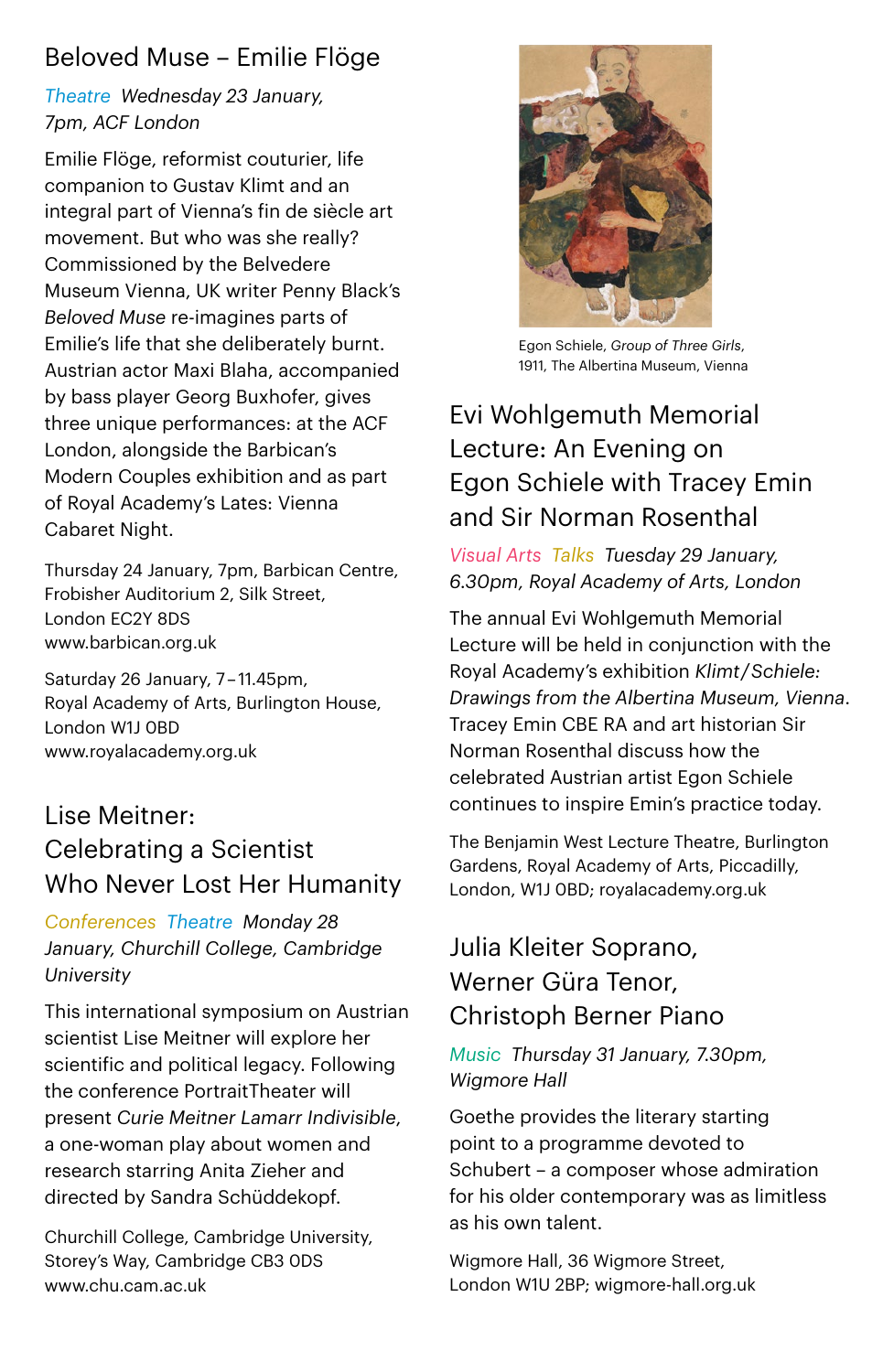# **CineClub**

#### New Austrian Cinema

#### L'Animale

#### *Thursday 17 January, 7pm, ACF London*

Continuing our New Austrian Cinema strand we are pleased to screen this Austrian coming-of-age drama directed by Katharina Mückstein. The fim recently won best film at both Zurich Film Festival and the Seoul International Women's Film Festival and was among the people's choice best films at Berlinale.

Austria, 2018, 100min, German with English subtitles, directed by Katharina Mückstein

#### CineClub Horror Season

In 2019 CineClub will investigate the relationship of Austrian cinema and genre. We begin the year with a descent into the darker spheres of horror, obsession and suspense. A selection of films spanning the silent era to the present day will showcase varied approaches to this genre.



Still from *The Hands of Orlac*

# The Hands of Orlac: A Cine Concert

#### *Thursday 24 January, 7pm, ACF London*

*The Hands of Orlac* is an Austrian silent horror film from 1924 by Robert Wiene, who made his name as a director of expressionist films such as *The Cabinet of Dr. Caligari*. When pianist Paul Orlac loses his hands in a railway accident and receives a transplant from a recently executed murderer, he begins to believe that with them he has acquired the murderer's predisposition to violence. Pianist John Sweeny will provide a live musical accompaniment.

Austria, 1924, 90min, English, German & French with English subtitles, directed by Robert Wiene



Still from *L'Animale*